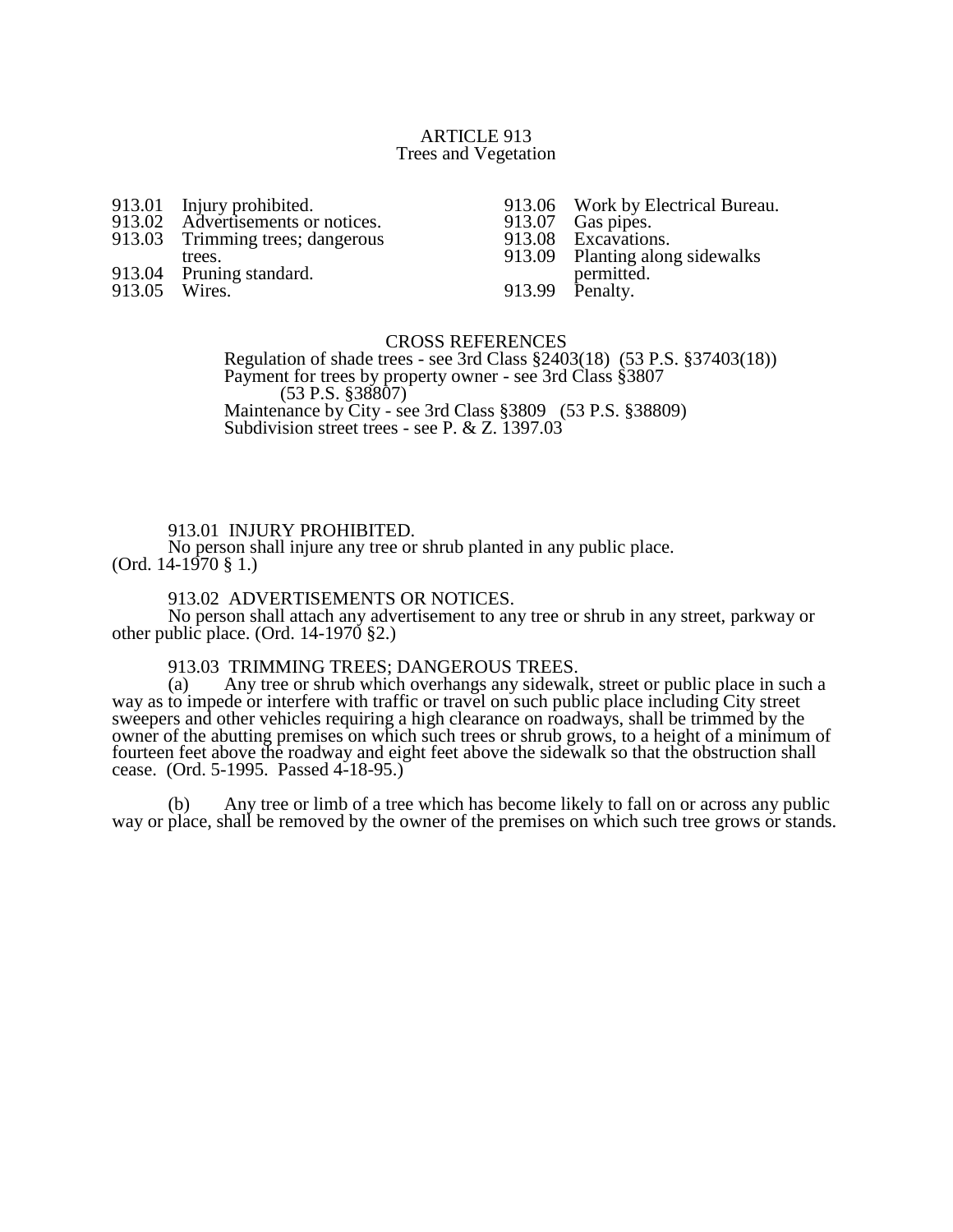(c) If any owner of such premises neglects or refuses to trim any tree or remove the tree or any limb thereof, as required by this section upon notice in writing by the Director of Community Development within the time limit specified in such notice, the Director may cause such trimming or removal of a tree or a limb thereof to be done at the expense of such owner. The entire cost thereof, shall be a lien on such premises and a claim thereof shall be filed and collected by the City Solicitor in the same manner as municipal claims are filed and collected.  $(Ord. 14-1970 \$ 

# 913.04 PRUNING STANDARD.

Tree pruning for street or roadway lighting shall be in accordance with formulas as set forth in figure A-4 (recommending tree pruning to minimize conflict with roadway lighting) of American Standard Practice for Roadway Lighting, sponsored by Illuminating Engineering Society and approved by American Standards Association, Inc., November 7, 1963 with periodic revisions. (Ord. 14-1970 §4.)

# 913.05 WIRES.<br>(a) No person

No person shall attach any electrically charged wire to any tree.

(b) Any person or company given the right to maintain poles and wires in the streets, alleys or other public places in the City shall, in absence of provisions in the franchise concerning the subject, keep such wires and poles free from and away from any trees or shrubs in such places so far as may be possible and shall keep all such trees and shrubs properly trimmed so that no injury shall be done to the poles or wires or shrubs and trees by contact.

(c) Trees and shrubs shall be pruned so that esthetics and health will not be impaired.

(d) The Director of Community Development shall have the authority to direct the utilities to prune trees and shrubs as deemed necessary for such public safety.

(e) Owners of properties on which trees and shrubs to be pruned are located shall be contacted prior to pruning and granted the privilege to have the trees and shrubs pruned by a tree expert, of their choice, at the owner's expense. (Ord. 14-1970 §5.)

913.06 WORK BY ELECTRICAL BUREAU.

The Electrical Bureau of the City under the authority and supervision of the Director of Public Works, shall have the right to prune or remove trees and shrubs that interfere with the traffic signals and fire alarm systems. (Ord. 14-1970 §6.)